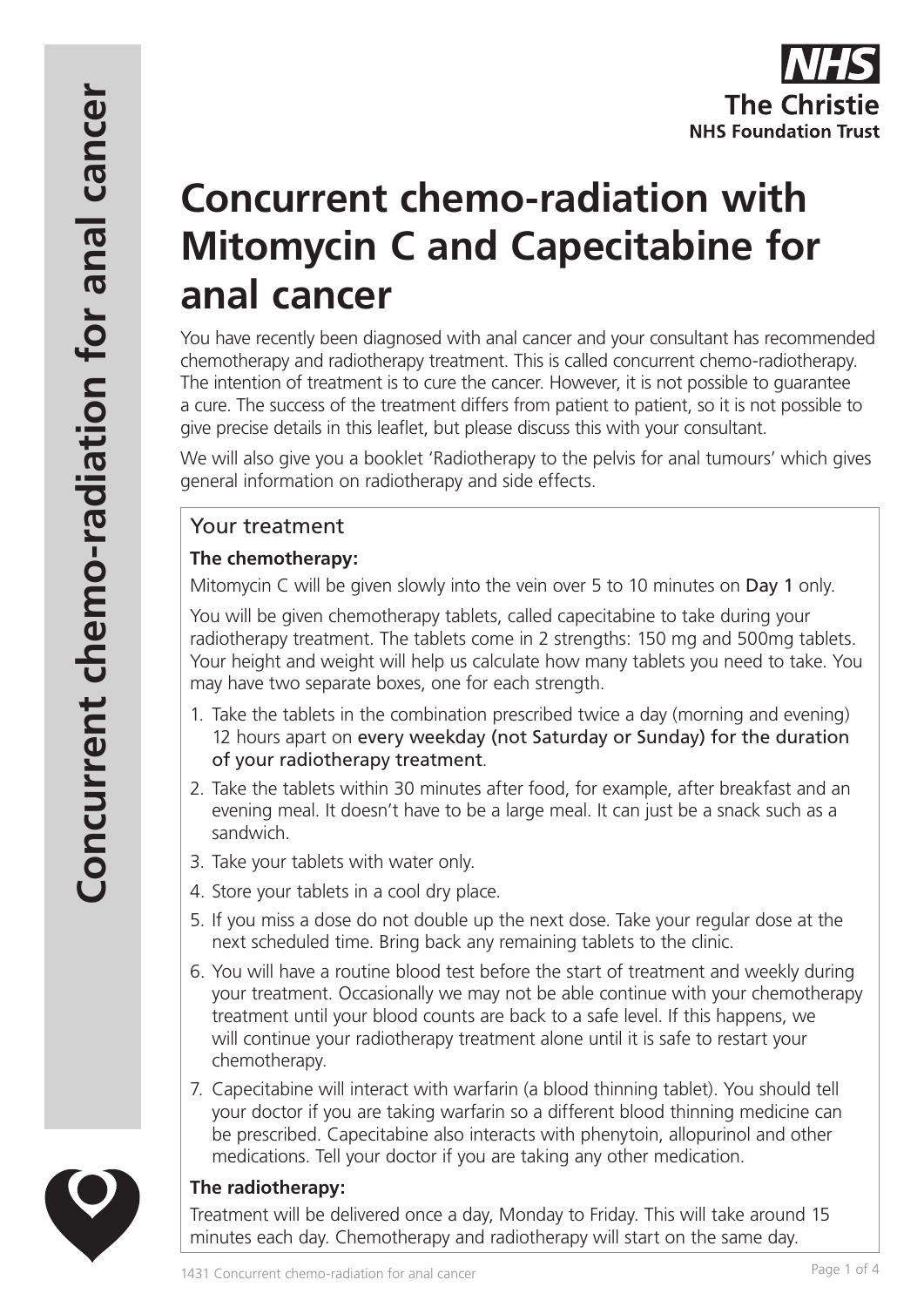This treatment can have serious or possibly life-threatening side effects. It is very important that you report side effects straight away. Don't delay, if you feel unwell, please ring The Christie Hotline on **0161 446 3658**. The lines are open 24 hours a day.

#### **Increased risk of serious infection**

You are vulnerable to infection while you are having chemotherapy. Minor infections can become lifethreatening in a matter of hours if left untreated. Symptoms of infection include fever, shivering, sweats, sore throat, diarrhoea, discomfort when you pass urine, cough or breathlessness. We recommend that you use a digital thermometer so you can check your temperature. You can buy one from your local chemist.

#### If you feel unwell, you have symptoms of an infection or your temperature is 37.5ºC or above, or below 36ºC contact The Christie Hotline straight away.

#### **Flu vaccinations**

#### *Is it alright for me to have a flu jab during the time I'm having chemotherapy?*

It's safe to have a flu jab, but depending on the sort of chemotherapy you have had, it may not give quite as much protection against infection as usual. Some patients may need two vaccinations. However, if you you're thinking of having any other vaccinations, do check with your Christie doctor first, because some vaccines should be avoided.

#### **COVID-19 vaccinations**

We advise that all patients receive a COVID-19 vaccination when this is offered. Your doctor will discuss with you the best time to have this.

# Possible side effects of chemotherapy

Chemotherapy can cause many different side effects. Some are more likely to occur than others. Everyone is different and not everyone gets all the side effects. Most side effects are usually temporary, but in some rare cases they can be life-threatening. It is important to tell your hospital doctor or nurse about any side effects so they can be monitored and, where possible, treated.

# Common side effects (more than 1 in 10)

#### **Mild nausea and vomiting (sickness)**

You may have mild nausea and vomiting. The severity of this varies from person to person. You will be given anti-sickness tablets to take at home. If you continue to feel or be sick, contact your GP or The Christie, because your anti-sickness medication may need to be changed or increased.

#### **Lethargy**

Some chemotherapy may make you feel tired and lacking in energy. It can be frustrating when you feel unable to cope with routine tasks. If you do feel tired, take rest and get help with household chores. If necessary, take time off work. Gentle exercise such as walking can be beneficial.

#### **Diarrhoea**

Diarrhoea is a common side effect of your treatment. If you have watery diarrhoea you should immediately take the anti-diarrhoea treatment that the doctor has prescribed for you. This is the loperamide dispensed by The Christie Pharmacy. Follow the doctor's instructions EXACTLY:

Take 2 loperamide capsules as soon as the first liquid stool occurs. Then take one capsule with each liquid loose stool. (The maximum dose of loperamide in a day is 8 capsules – only increase above this on the advice of your doctor).

If you have an increase of more than 4 bowel movements each day compared to pre-treatment, please ring The Christie Hotline on 0161 446 3658 for advice.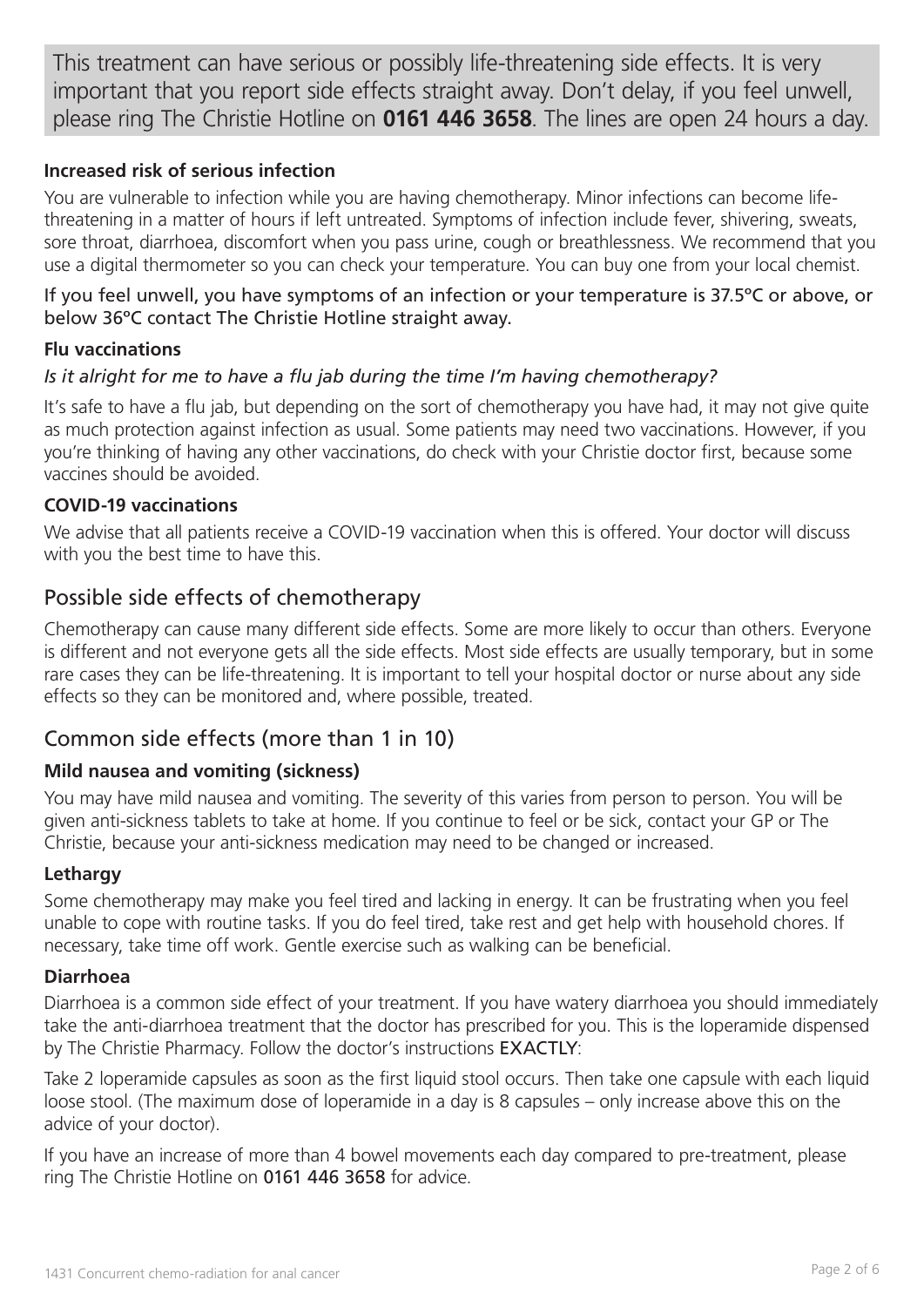## **Sore mouth**

Your mouth may become sore or dry, or you may notice small mouth ulcers during this treatment. Drinking plenty of fluids and cleaning your teeth regularly and gently with a soft toothbrush can help to reduce the risk of this happening. We can prescribe a mouthwash for you to use during treatment. You can dilute this with water if your mouth is sore. Ask your doctor or nurse for further advice. There is also general mouth care information in the chemotherapy booklet. If you continue to have a sore mouth, please contact The Christie Hotline.

#### **Skin changes**

PPE (palmar-plantar erythema): The skin on your hands and feet may become very dry, red and sore with some cracking. If this happens, please tell your doctor. Cream and tablets can be prescribed to help. Your chemotherapy dose may need to change. Try to keep your hands and feet cool and if possible, uncovered.

Hyperpigmentation: Less commonly, your skin may appear darker in colour or lightly tanned, especially around the joints. This is known as hyperpigmentation. Asian and African-Caribbean people may develop noticeable light patches on their skin. The skin will return to normal when treatment is finished.

Increased sensitivity to the sun: Your skin will tan or burn in the sun more easily. Sit in the shade, avoid too much sun and use a high factor sun block cream and wear a hat.

# Uncommon side effects (less than 1 in 10)

#### **Anaemia (low number of red blood cells)**

While having this treatment you may become anaemic. This may make you feel tired and breathless. Let your doctor or nurse know if these symptoms are a problem. You may need a blood transfusion.

#### **Bruising or bleeding**

This treatment can reduce the production of platelets which help the blood clot. Let your doctor know if you have any unexplained bruising or bleeding, such as nosebleeds, bloodspots or rashes on the skin, and bleeding gums. You may need a platelet transfusion.

#### **Hair thinning**

Some hair thinning may occur during treatment, including body and facial hair. It is advisable to avoid perms, colours, use of hot brushes and vigorous frequent washing that could increase hair loss. Please remember that this is a temporary side effect and your hair will grow back when your treatment is completed.

#### **Watery eyes**

Your eyes may also water often, but this will improve in time and needs no specific treatment. If you have ongoing symptoms please discuss this with your doctor or nurse.

#### **Extravasation**

This is when the Mitomycin chemotherapy leaks outside the vein. If you develop redness, soreness or pain at the injection site at any time please let us know straight away.

#### **Herbal medicine**

Some herbal medicine including Turmeric and St John's Wort can affect the chemotherapy. You should let your doctor or nurse know if you are taking any herbal medication, complementary or alternative medicines, including vitamins, minerals and medicines purchased over-the-counter.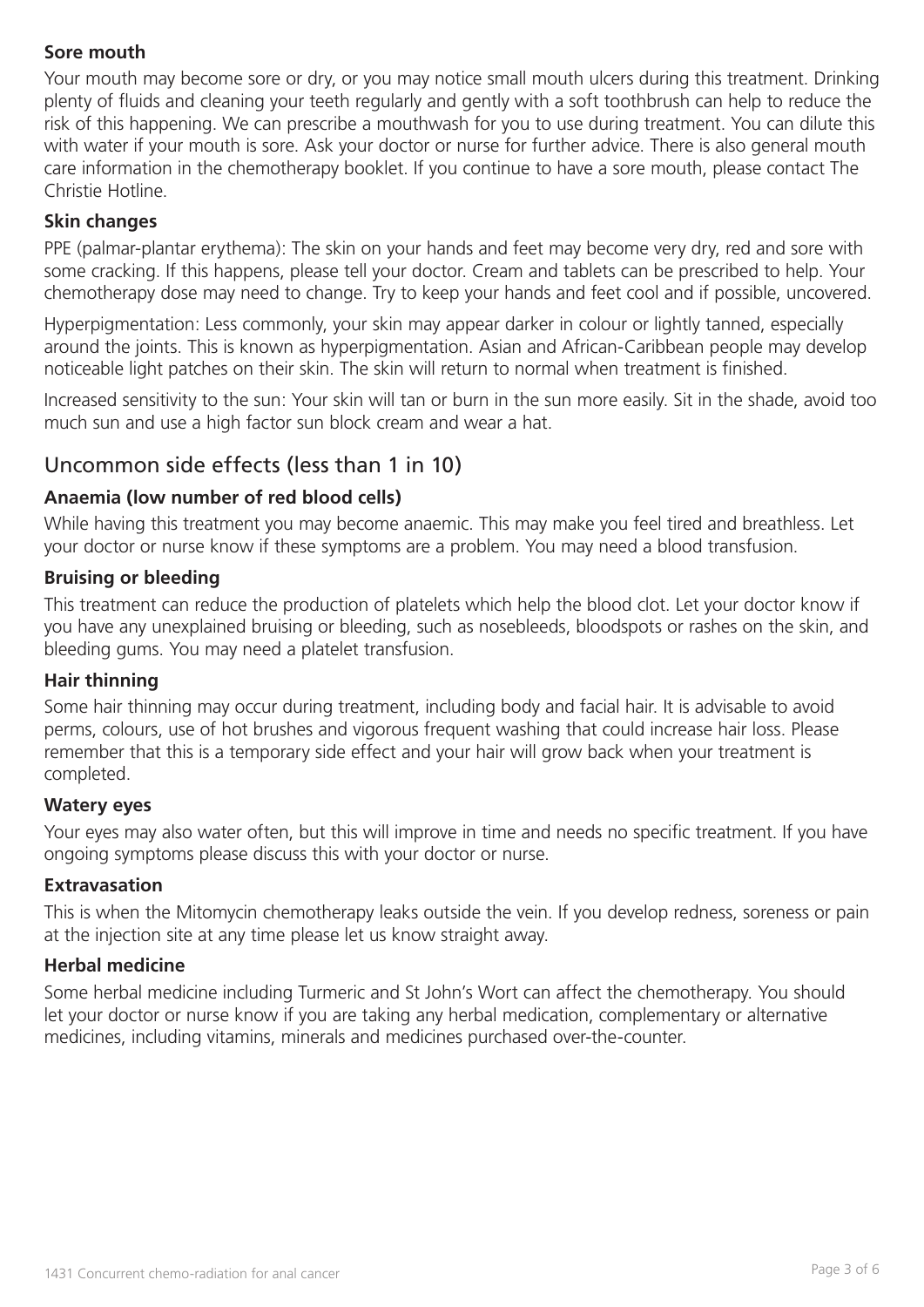# Serious and potentially life threatening side effects

In a small proportion of patients chemotherapy can result in very severe side effects which may rarely result in death. The team caring for you will discuss the risk of these side effects with you.

# **Chest pain or stroke**

**!** A small number of patients receiving capecitabine can experience chest pain (angina) or rarely have a heart attack. Extremely rarely this may lead to death. Other complications such as a blood clot (DVT), stroke or mini-stroke can happen but are very rare. In an emergency you should go immediately to your nearest Accident and Emergency department.

## **Increased risk of serious infection**

As discussed earlier, chemotherapy results in an increased risk of severe infections which can be life threatening.

## **Testing for DPD deficiency**

The body makes enzymes which break down chemotherapy drugs so that chemotherapy doesn't build up in the body and cause severe side-effects. A very small percentage of the population (approximately 1 in 20), either don't produce or produce less of an enzyme called DPD which would normally break down the chemotherapy drugs 5FU and capecitabine. This is called DPD deficiency. Reduced production of DPD is not an issue in day-to-day life, but it might mean that some patients experience severe and sometimes life-threatening side effects after 5FU or capecitabine chemotherapy is given. Patients with DPD deficiency are more likely to develop severe mouth ulcers and diarrhoea and very low bloods counts increasing vulnerability to life threatening infections.

In order to check that it is safe for you to have this treatment, your team will be arranging a one off blood test. This test checks for some of the commonest abnormalities which can cause DPD deficiency. Your medical team will discuss the test results with you and can confirm whether you will be able to go ahead with your planned chemotherapy, or whether any changes need to be discussed.

Although DPD testing identifies many patients who are at risk of severe side-effects from 5FU and capecitabine, it does not identify all at risk patients. Severe and sometimes life-threatening side-effects can occur in patients who have had a normal test result. Therefore it is important that patients receiving chemotherapy monitor their symptoms carefully and contact The Christie Hotline if they become unwell.

# Sex, contraception & fertility



Radiotherapy can be harmful to the unborn child. It is important to let the radiographers know if you have missed a period, or suspect that you may be pregnant before any radiation exposure is given.

## **Protecting your partner and contraception**

We recommend that you or your partner use a condom during sexual intercourse while you are having the course of chemotherapy. Chemotherapy is dangerous to unborn babies and this will also protect you and your partner from any chemotherapy drugs that may be present in semen and in the vagina. If you suspect that you may be pregnant please tell your doctor immediately.

#### **Fertility**

This chemotherapy may affect your ability to have children. Your doctor or nurse should have discussed this with you. If not, please ask them before you start treatment.

*© 2021 The Christie NHS Foundation Trust. This document may be copied for use within the NHS only on the condition that The Christie NHS Foundation Trust is acknowledged as the creator.*